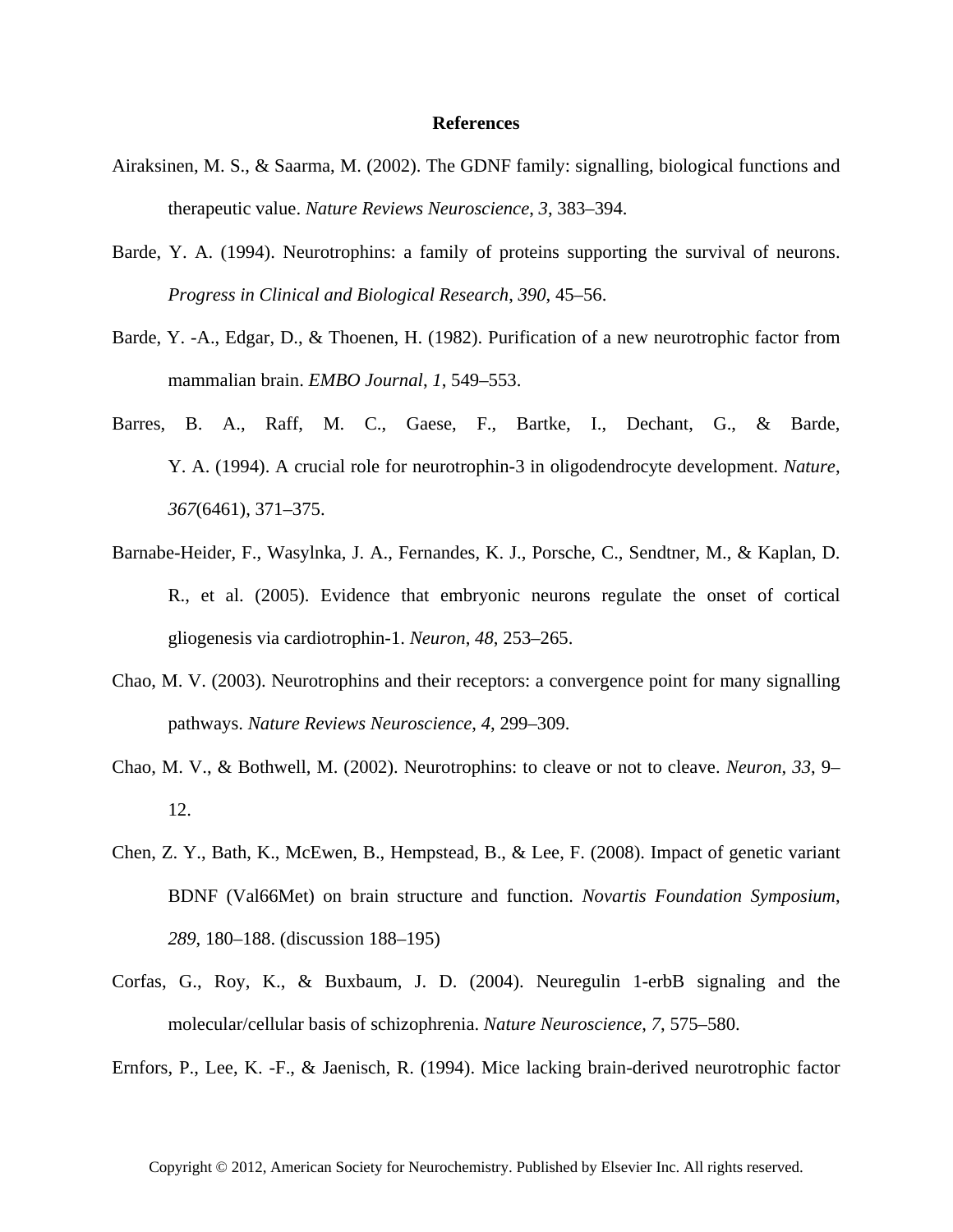develop with sensory deficits. *Nature*, *368*, 147–150.

- Ernfors, P., Kucera, J., Lee, K. F., Loring, J., & Jaenisch, R. (1995). Studies on the physiological role of brain-derived neurotrophic factor and neurotrophin-3 in knockout mice. *The International Journal of Developmental Biology*, *39*(5), 799–807.
- Fischer, W., Wictorin, K., Björklund, A., Williams, L. R., Varon, S., & Gage, F. H. (1987). Amelioration of cholinergic neuron atrophy and spatial memory impairment in aged rats by nerve growth factor. *Nature*, *329*, 65–68.
- Friedman, W. J. (2010). Proneurotrophins, seizures, and neuronal apoptosis. *Neuroscientist*, *16*, 244–252.
- Gentry, J. J., Barker, P. A., & Carter, B. D. (2004). The p75 neurotrophin receptor: multiple interactors and numerous functions. *Progress in Brain Research*, *146*, 25–39.
- Hefti, F. F., Rosenthal, A., Walicke, P. A., Wyatt, S., Vergara, G., & Shelton, D. L., et al. (2006). Novel class of pain drugs based on antagonism of NGF. *Trends in Pharmacological Sciences*, *27*, 85–91.
- Hempstead, B. L., Martin-Zanca, D., Kaplan, D. R., & Chao, M. V. (1991). High-affinity NGF binding requires coexpression of the trk proto-oncogene and the low-affinity NGF receptor. *Nature*, *350*, 678–683.
- Holtmann, B., Wiese, S., Samsam, M., Grohmann, K., Pennica, D., Martini, R., et al. (2005). Triple knock-out of CNTF, LIF, and CT-1 defines cooperative and distinct roles of these neurotrophic factors for motoneuron maintenance and function. *Journal of Neuroscience*, *25*, 1778–1787.
- Horger, B. A., Nishimura, M. C., Armanini, M. P., Wang, L. C., Poulsen, K. T., & Rosenblad, C., et al. (1998). Neurturin exerts potent actions on survival and function of midbrain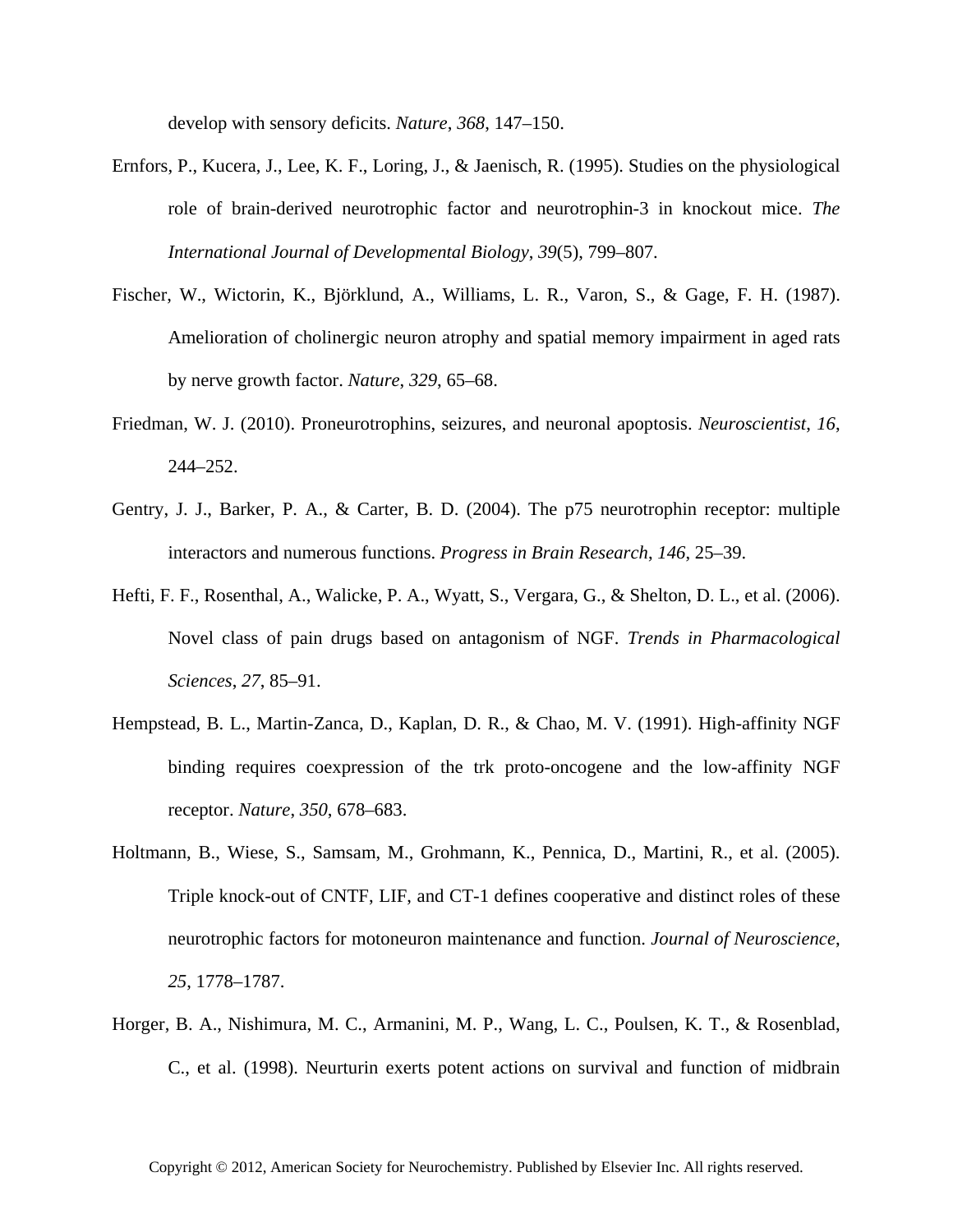dopaminergic neurons. *Journal of Neuroscience*, *18*, 4929–4937.

- Huang, E. J., & Reichardt, L. F. (2003). Trk receptors: roles in neuronal signal transduction. *Annual Review of Biochemistry*, *72*, 609–642.
- Jones, K. R., Farinas, I., Backus, C., & Reichardt, L. F. (1994). Targeted disruption of the BDNF gene perturbs brain and sensory neuron development but not motor neuron development. *Cell*, *76*, 989–999.
- Klein, R., Smeyne, R. J., Wurst, W., Long, L. K., Auerbach, B. A., Joyner, A. L., et al. (1993). Targeted disruption of the trkB neurotrophin receptor gene results in nervous system lesions and neonatal death. *Cell*, *75*(1), 113–122.
- Kaplan, D. R., & Miller, F. D. (1997). Signal transduction by the neurotrophin receptors. *Current Opinion in Cell Biology*, *9*, 213–221.
- Lee, R., Kermani, P., Teng, K. K., & Hempstead, B. L. (2001). Regulation of cell survival by secreted proneurotrophins. *Science*, *294*, 1945–1948.
- Levi-Montalcini, R., & Angeletti, P. U. (1963). Essential role of the nerve growth factor in the survival and maintenance of dissociated sensory and sympathetic embryonic nerve cells *in vitro*. *Developmental Biology*, *7*, 653–659.
- Levi-Montalcini, R., & Angeletti, P. U. (1968). Nerve growth factor. *Physiological Reviews*, *48*, 534–569.
- Nave, K. A., & Salzer, J. L. (2006). Axonal regulation of myelination by neuregulin 1. *Current Opinion in Neurobiology*, *16*, 492–500.
- Oppenheim, R. W. (1991). Cell death during development of the nervous system. *Annual Review of Neuroscience*, *14*, 453–501.

Paratcha, G., & Ledda, F. (2008). GDNF and GFRalpha: a versatile molecular complex for